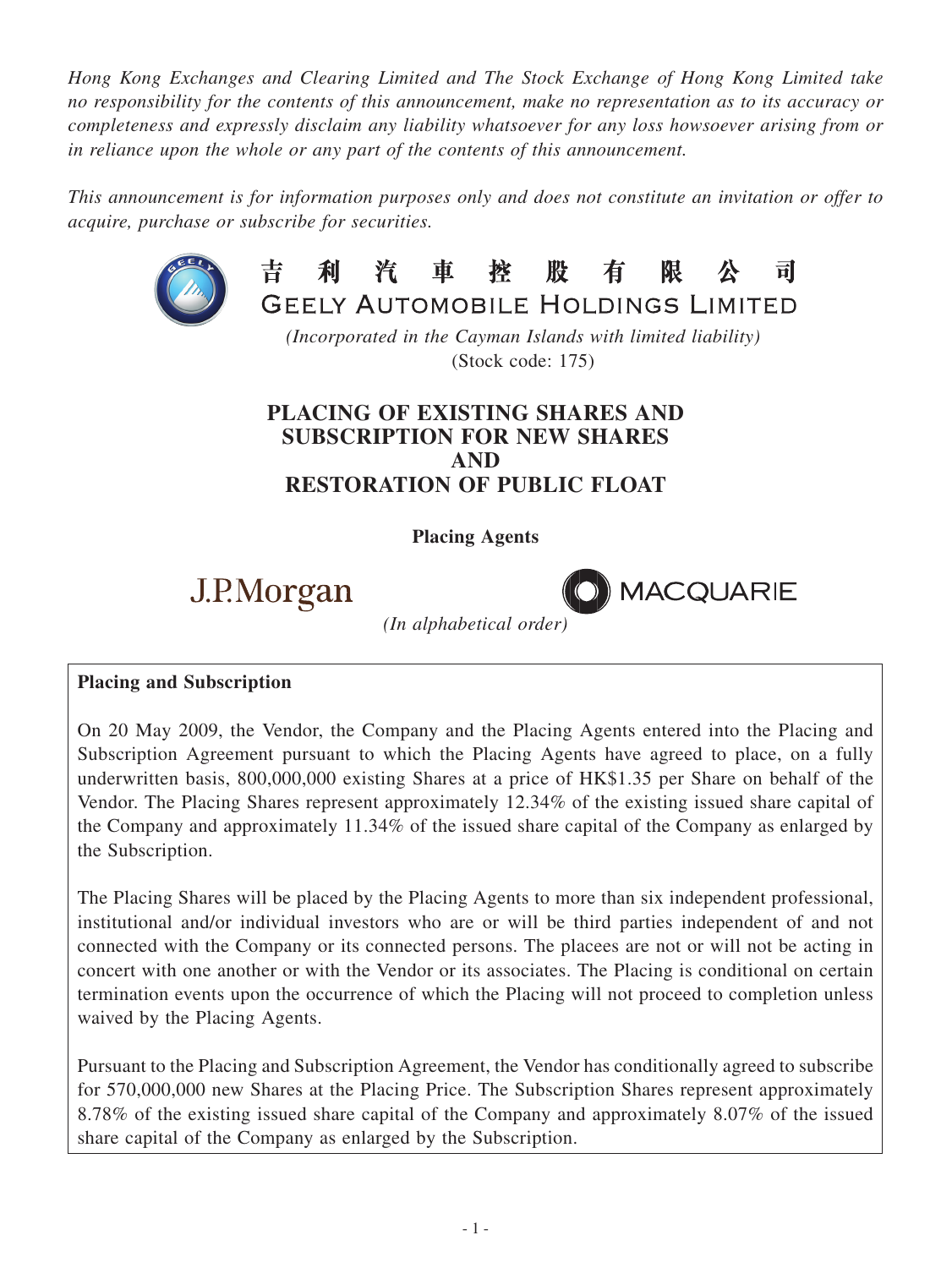The shareholding of the Vendor and parties acting in concert with it in the issued share capital of the Company will be reduced from approximately 57.98% to approximately 45.65% upon completion of the Placing but before completion of the Subscription and will be increased from approximately 45.65% to approximately 50.04% upon completion of the Placing and the Subscription.

The Company will apply to the Listing Committee of the Stock Exchange for the granting of the listing of, and permission to deal in, the Subscription Shares. The Vendor will apply to the Executive Director of the Corporate Finance Division of the SFC for the waiver of its obligation, as a result of the Subscription, to make a general offer under Rule 26 of the Takeovers Code.

Completion of the Subscription is conditional upon:

- (1) completion of the Placing;
- (2) the Listing Committee of the Stock Exchange granting the listing of and permission to deal in the Subscription Shares; and
- (3) the Executive Director of the Corporate Finance Division of the SFC granting the Vendor a waiver from its obligation as a result of the Subscription to make a general offer under Rule 26 of the Takeovers Code.

The Placing and the Subscription are effected to enable the Company to raise funds. The Company intends to use the estimated net proceeds of the Subscription of approximately HK\$750 million for existing and future acquisitions and as general working capital of the Group.

# **Restoration of Public Float**

Following completion of the Placing and the Subscription, the issued share capital of the Company will be held as to 2,392,156,450 Shares by the public, representing approximately 33.89% of the issued share capital of the Company as enlarged by the Subscription. The public float of the Company will be restored and the Company will meet the minimum prescribed percentage of shares being held by public shareholders in accordance with Rule 8.08 of the Listing Rules.

**As the Placing and Subscription are subject to the fulfillment of a number of conditions and may or may not proceed to completion, Shareholders and prospective investors are advised to exercise caution when dealing in the securities of the Company.**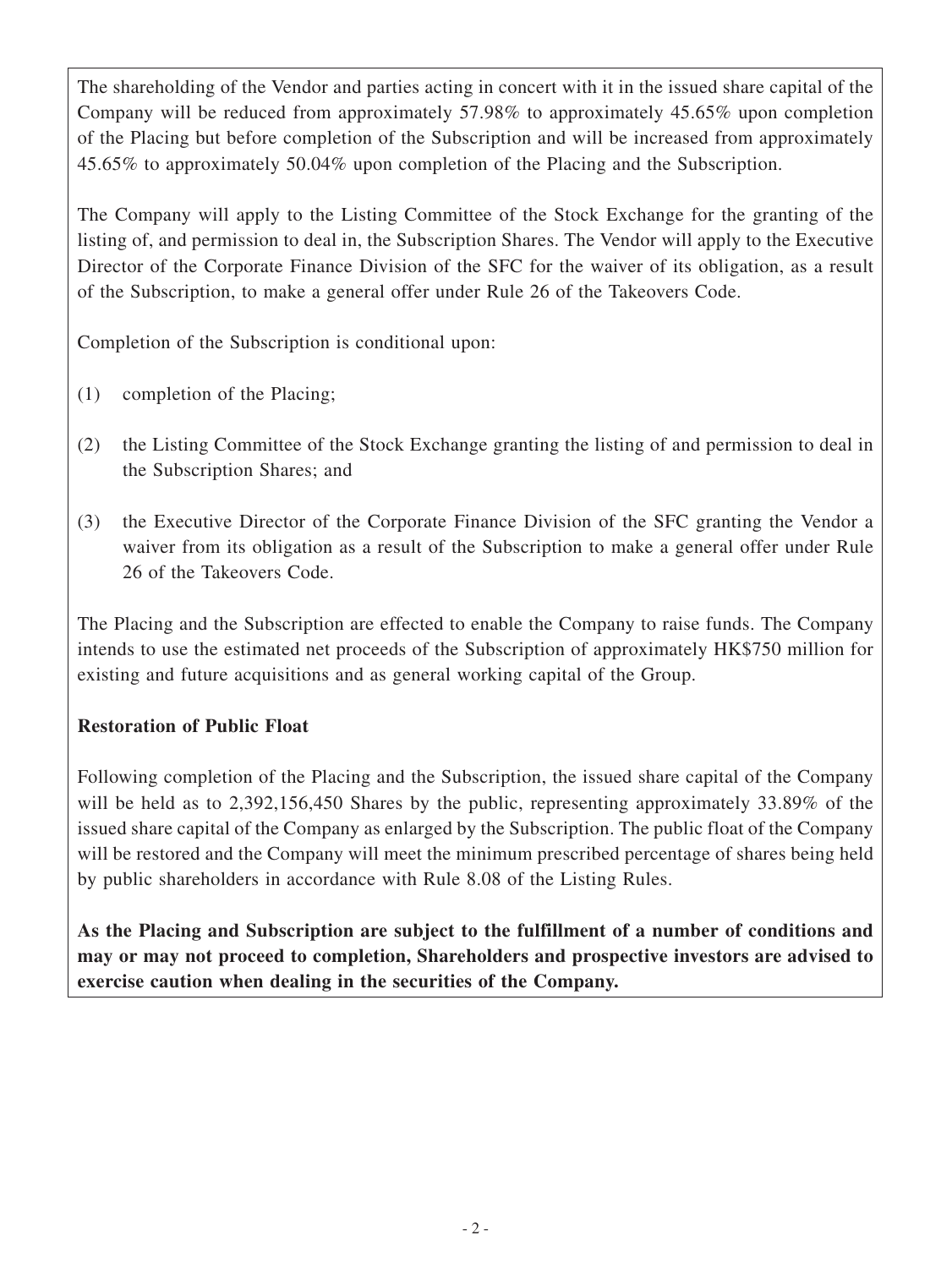# **PLACING and subscription AGREEMENT**

**Date:** 20 May 2009

# **Parties:**

- (a) The Company;
- (b) The Vendor, Proper Glory Holding Inc., the controlling shareholder of the Company, which is owned as to 32% by Geely Group Limited, a company wholly-owned by Mr. Li Shu Fu, the Chairman and an executive Director, and as to 68% by Zhejiang Geely Holding Group Company Limited, a company owned as to 90% by Mr. Li Shu Fu and as to 10% by Mr. Li Xing Xing, the son of Mr. Li Shu Fu. As at the date of this announcement, the Vendor and its concert parties are interested in 3,762,759,000 Shares, representing approximately 57.98% of the existing issued share capital of the Company.
- (c) Placing Agents: In alphabetical order, J.P. Morgan Securities (Asia Pacific) Limited and Macquarie Capital Securities Limited. Each of the Placing Agents is independent of and not connected with the Company or any of its connected persons. Each of the Placing Agents is not acting in concert with each other or with the Vendor or parties acting in concert with the Vendor.

# **Number of Shares to be placed**

800,000,000 existing Shares, representing approximately 12.34% of the existing issued share capital of the Company and about 11.34% of the issued share capital as enlarged by the Subscription.

# **Placing Price**

The Placing Price is HK\$1.35 per Share and represents:

- (i) a discount of approximately 6.90% to the closing price of HK\$1.45 per Share as quoted on the Stock Exchange on 19 May 2009, the last full trading day prior to the release of this announcement; and
- (ii) a discount of approximately 1.03% to the average closing price of HK\$1.364 per Share as quoted on the Stock Exchange for the last 5 trading days up to and including 19 May 2009.

The Placing Price was determined after arm's length negotiation between the Vendor and the Placing Agents and the Directors (including the independent non-executive Directors) consider the Placing Price to be fair and reasonable under the current market conditions and is in the best interests of the Company and the Shareholders as a whole.

The costs of the Placing and the Subscription shall be shared between the Vendor and the Company on a 30:70 basis .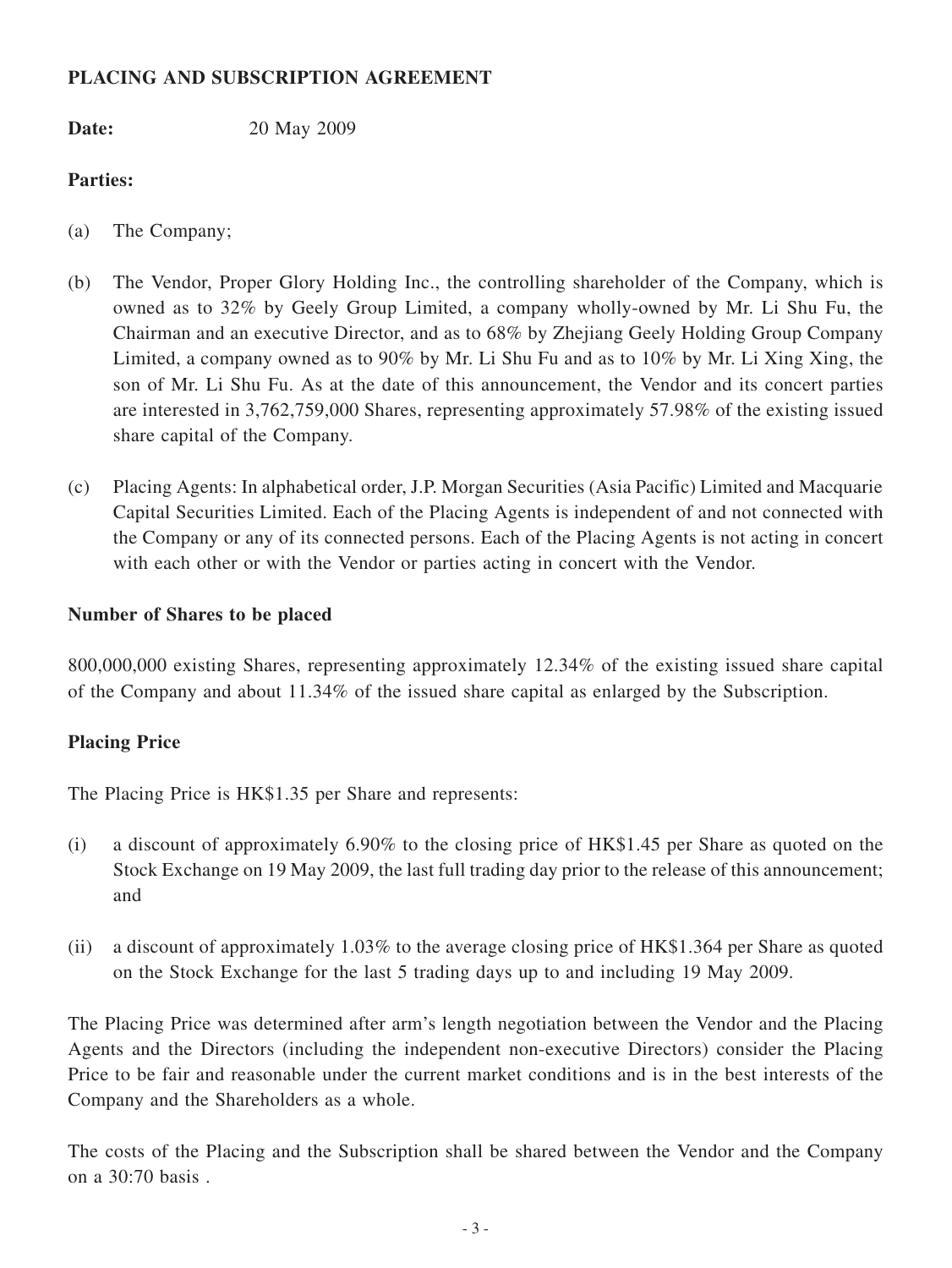# **Rights**

The Placing Shares will be sold free of all liens, charges and encumbrances, and together with all rights attaching thereto as at the date of the Placing and Subscription Agreement, including the right to receive all dividends or other distributions declared, made or paid on or after the date of completion of the Placing.

# **Independence of the Placing Agents and the Placees**

The Placing Shares will be placed by the Placing Agents to not less than six independent professional, institutional and/or individual investors. It is not expected that any placee will become a substantial shareholder of the Company as a result of the Placing.

The Placing Agents and the placees to be procured by the Placing Agents are or will be, as the case may be, third parties independent of and not connected with the directors, chief executive or substantial shareholders of the Company or its subsidiaries or any of their respective associates. The placees are not or will not be acting in concert with one another or with the Vendor or its associates.

# **Termination Events**

The obligation of the Placing Agents to proceed to completion of the Placing is conditional upon, amongst other conditions, the requirement that none of the following shall have occurred prior to 12:00 noon on the date of completion of the Placing:

- (a) there shall not be any material breach of any of the representations and warranties set out in the Placing and Subscription Agreement or any material breach of any other obligations of the Company or the Vendor which are required to be performed at or before the completion of the Placing; or
- (b) the introduction of any new law or regulation or any change in existing laws or regulations or change in the interpretation or application thereof; or
- (c) the occurrence of any event, development or change or prospective change (whether or not local, national or international or forming part of a series of events or changes occurring or continuing before, on and/or after the date hereof and including an event or change in relation to or a development of an existing state of affairs) of a political, military, industrial, financial, economic or other nature, whether or not sui generis with any of the foregoing, resulting in a material adverse change in, or which might be expected to result in a material adverse change in, political, economic or stock market conditions; or
- (d) the imposition of any moratorium, suspension or material restriction on trading in securities generally on the Stock Exchange occurring due to exceptional financial circumstances or otherwise; or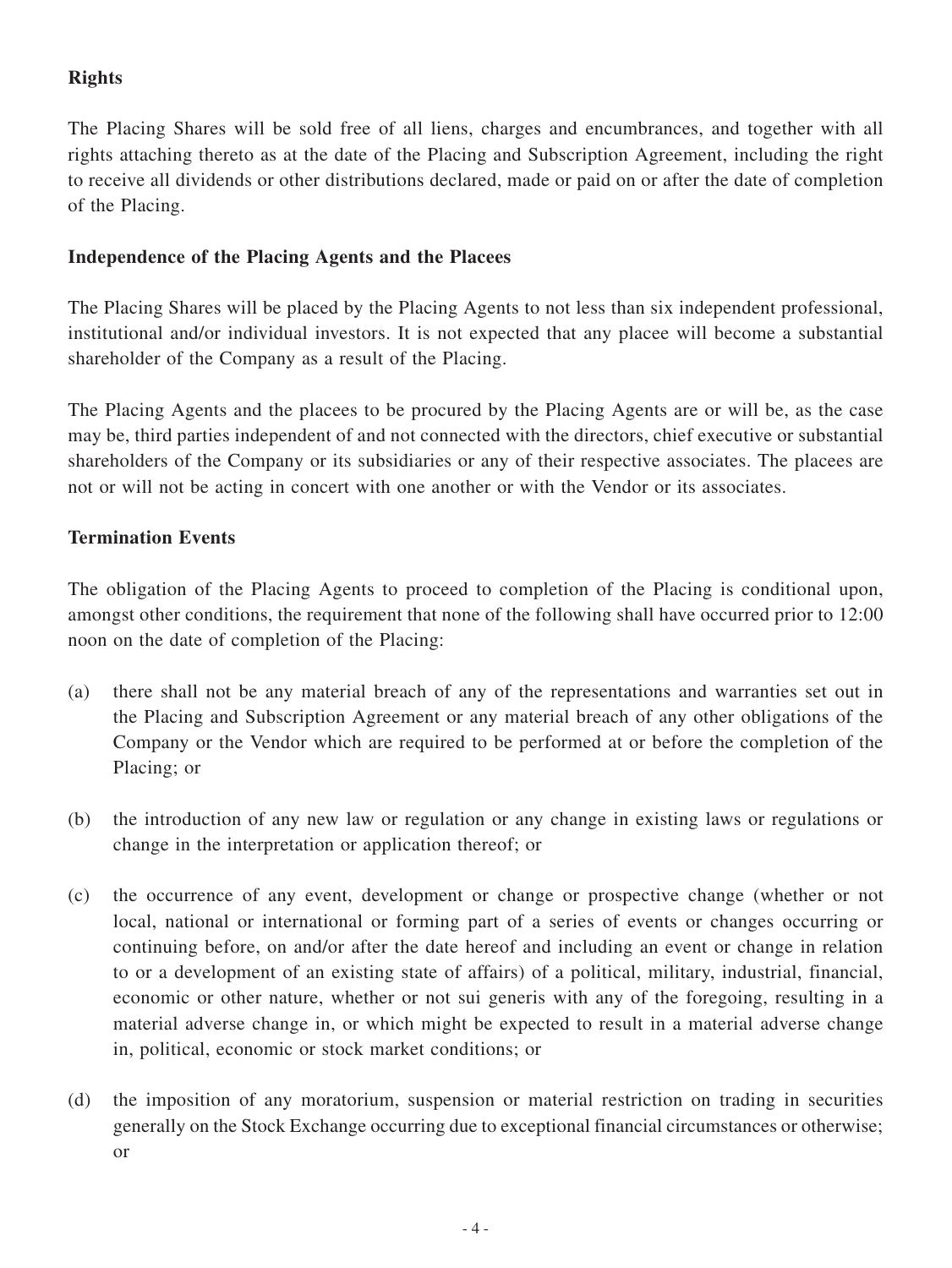- (e) there has been any such adverse change or prospective adverse change in the business or in the financial, operational or trading position of the Group as a whole which in the sole opinion of the relevant Placing Agent, is likely to prejudice materially the success of the Placing; or
- (f) a change or development involving a prospective change in taxation in Hong Kong, the People's Republic of China or the Cayman Islands or the implementation of exchange controls which shall or might materially and adversely affect the Company or its present or prospective shareholders in their capacity as such; or
- (g) any material change or deterioration in the conditions of local, national or international securities market conditions or currency exchange rates or exchange controls which in the sole opinion of the relevant Placing Agent is or would be materially adverse to the success of the Placing; or makes it impracticable or inadvisable or inexpedient to proceed therewith, or
- (h) any suspension of dealings in the Shares for any period whatsoever (other than as a result of the Placing).

# **As the Placing and Subscription are subject to the fulfillment of a number of conditions and may or may not proceed to completion, Shareholders and prospective investors are advised to exercise caution when dealing in the securities of the Company.**

# **Completion of the Placing**

The parties expect that the Placing will be completed on 22 May 2009 (or such other date as the Vendor and the Placing Agents may agree in writing).

# **Undertakings**

(a) the Vendor undertakes to the Placing Agents that (except for the sale of the Placing Shares) from the date of the Placing and Subscription Agreement and on or prior to the date being 90 days after the date of the Placing and Subscription Agreement, it will not and will procure that none of its nominees and companies controlled by it (whether individually or together and whether directly or indirectly) will (without the prior written consent of the Placing Agent) (i) offer, issue, sell, contract to sell, grant any option, right or warrant to purchase, or otherwise transfer or dispose of (either conditionally or unconditionally, or directly or indirectly, or otherwise) any Shares (excluding the Placing Shares but including the Subscription Shares) or any interests therein or any securities convertible into or exercisable or exchangeable for any such Shares or interests or (ii) enter into any swap or similar agreement that transfers, in whole or in part, the economic risk of ownership of such Shares, whether any such transaction described in (i) or (ii) above is to be settled by delivery of Shares or such other securities, in cash or otherwise or (iii) announce any intention to enter into or effect any such transaction described in (i) or (ii) above. For the avoidance of doubt, the undertaking given by the Vendor under the Placing and Subscription Agreement shall not restrict the Vendor from acquiring further Shares in the Company.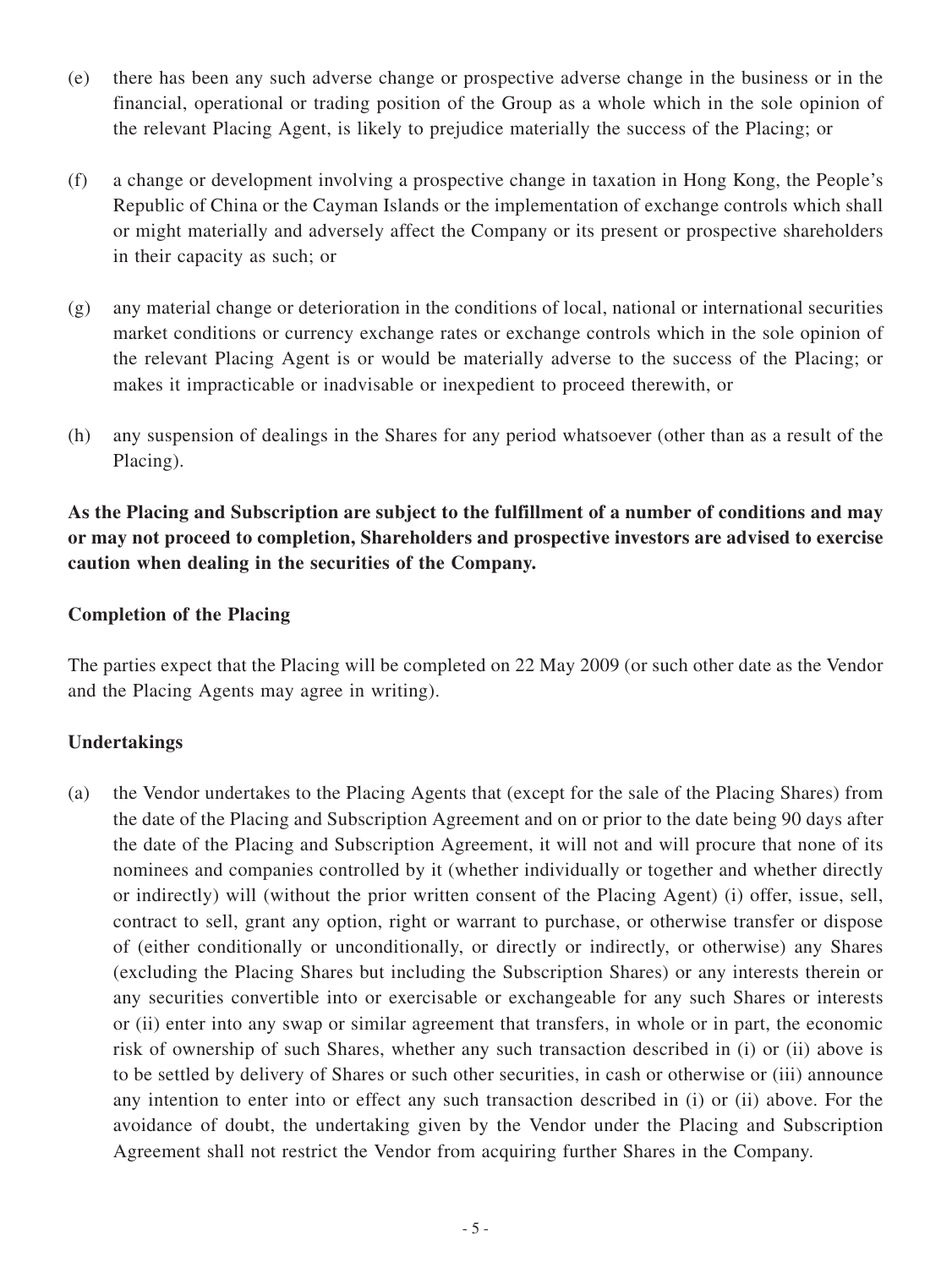(b) the Company undertakes to the Placing Agents that (except for (i) the Subscription Shares to be allotted and issued to the Vendor pursuant to the Placing and Subscription Agreement and (ii) any Shares or other securities or rights issued or granted to shareholders by way of bonus or under any scrip dividend or similar arrangement providing for the allotment of shares in lieu of the whole or part of a dividend on shares of the Company in accordance with its articles of association or the exercise of all existing and future employee share options granted by the Company from time to time or on the exercise of any other rights existing at the date of the Placing and Subscription Agreement and (iii) further options granted under the Company's existing share option scheme) from the date hereof and on and prior to the date being 90 days after the date of of the Placing and Subscription Agreement, it will not (without the prior written consent of the Placing Agents) (i) allot or issue or offer to allot or issue or grant any option, right or warrant to subscribe (either conditionally or unconditionally, or directly or indirectly, or otherwise) any Shares or any interests in Shares or any securities convertible into or exercisable or exchangeable for any Shares or interest in Shares or (ii) agree (conditionally or unconditionally) to enter into or effect any such transaction described in (i) above or (iii) announce any intention to enter into or effect any such transaction described in (i) or (ii) above.

#### **Subscription Shares**

570,000,000 new Shares will be subscribed by the Vendor, representing approximately 8.78% of the existing issued share capital of the Company and approximately 8.07% of the issued share capital of the Company as enlarged by the Subscription.

#### **Subscription Price**

The subscription price per new Share is equivalent to the Placing Price of HK\$1.35 per Share. The Subscription Shares have a nominal value of HK\$11,400,000 and a market value of HK\$826.5 million, based on the closing price of HK\$1.45 on 19 May 2009, the last full trading day in the Shares prior to this announcement. The net price of the Subscription is HK\$1.315 per Share.

The Directors (including the independent non-executive Directors) consider that the terms of the Subscription are fair and reasonable under the current market conditions and are in the interest of the Company and the Shareholders as a whole.

#### **General mandate to issue the Subscription Shares**

The issue of the Subscription Shares will not be subject to Shareholders' approval and the Subscription Shares will be issued under the general mandate granted by the Shareholders to the Directors pursuant to the resolution of the Shareholders passed in the general meeting held on 22 May 2008. Pursuant to such mandate, the Directors were granted authority to issue up to 1,040,216,690 Shares, representing 20% of the issued share capital of the Company as at 22 May 2008. The Company has not issued any Shares pursuant to such general mandate.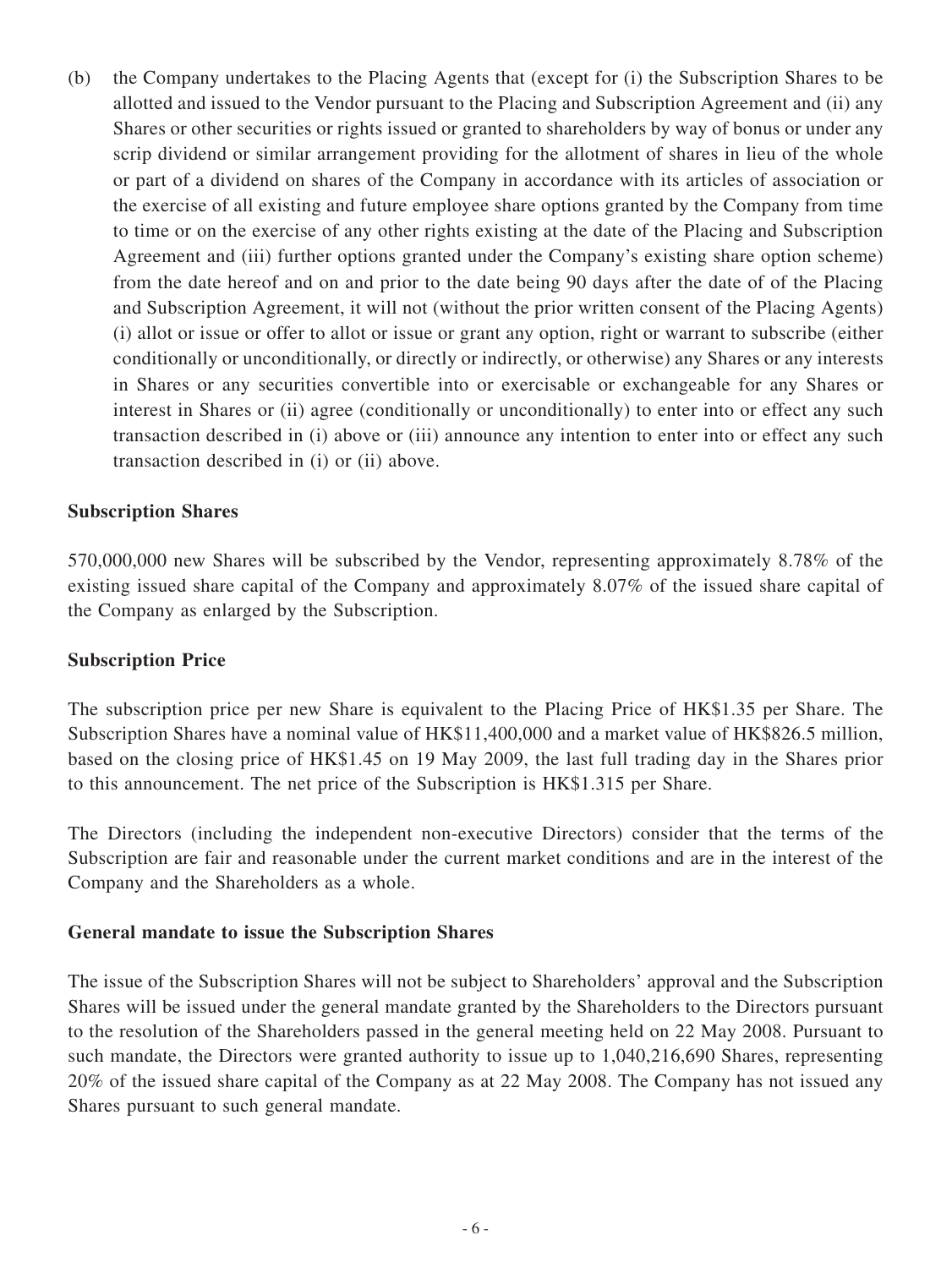# **Ranking of the Subscription Shares**

The Subscription Shares, when fully paid, will rank pari passu in all respects with the Shares in issue on the completion date of the Subscription, including the right to any dividends or distributions after the date of completion of the Subscription.

## **Conditions of the Subscription**

The Subscription is conditional upon:

- (1) completion of the Placing;
- (2) the Listing Committee of the Stock Exchange granting the listing of and permission to deal in the Subscription Shares; and
- (3) the Executive Director of the Corporate Finance Division of the SFC granting the Vendor a waiver from its obligation as a result of the Subscription to make a general offer under Rule 26 of the Takeovers Code.

None of the conditions stated above can be waived. In the event that the conditions are not fulfilled on or before 3 June 2009 (or such later date as may be agreed between the parties) the Subscription will no longer take place and neither of the parties shall have any claim against the others for costs, damages, compensation or otherwise in respect of the Subscription.

# **Completion of the Subscription**

Completion of the Subscription will take place on the next business day following the fulfillment of the above conditions or such other day as agreed by the Vendor and the Company. As the Subscription constitutes a connected transaction of the Company, if the Subscription is not completed within 14 days after the date of the Placing and Subscription Agreement i.e. 3 June 2009, shareholders' approval will be required for the Subscription and the relevant provisions of the Listing Rules in relation to connected transaction will apply, unless otherwise waived by the Stock Exchange. Further announcement will be made if this occurs.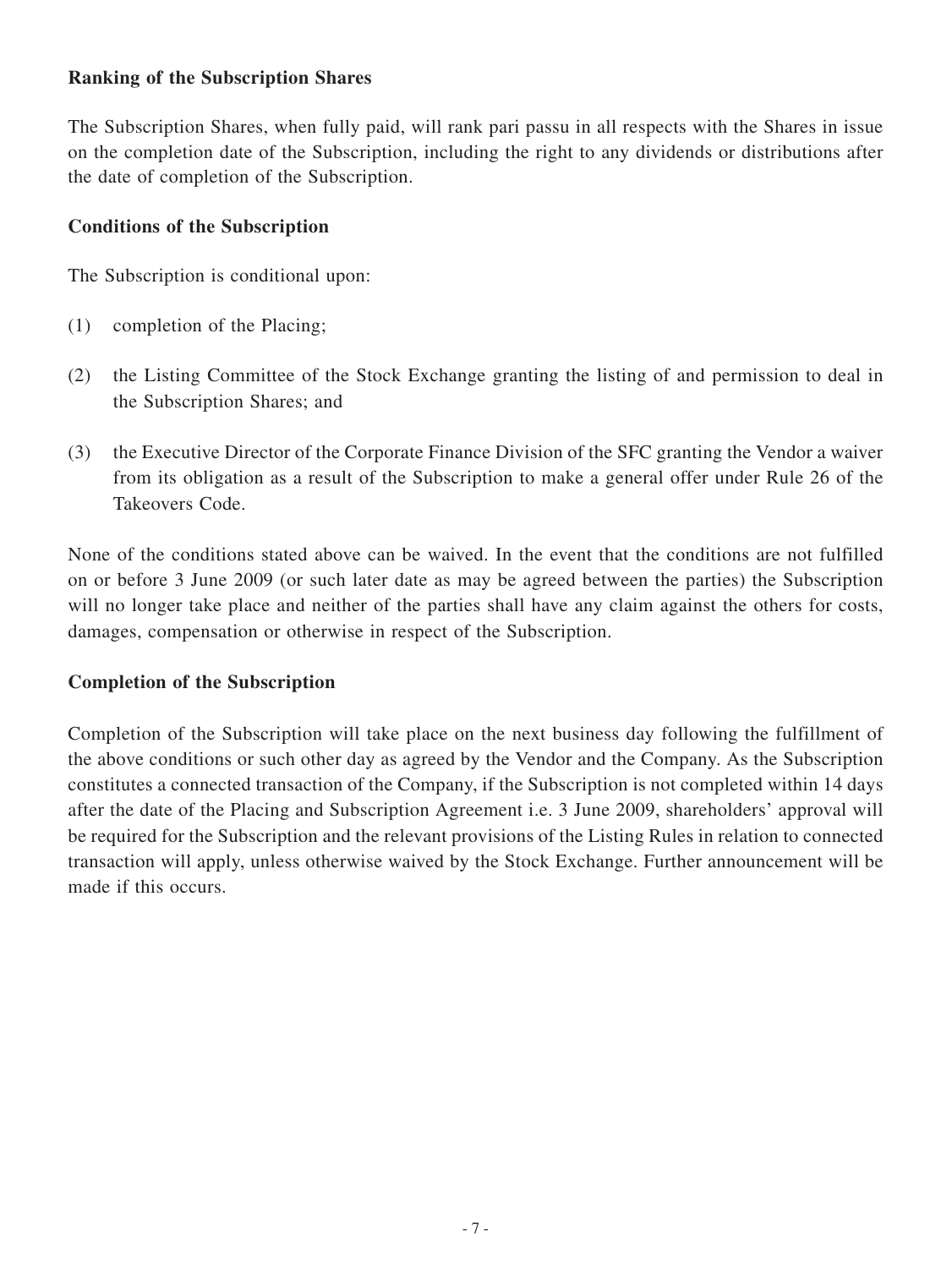# **EFFECT OF THE PLACING AND THE SUBSCRIPTION ON SHAREHOLDING**

The shareholding structure of the Company before and after the Placing and the Subscription will be as follows:

| <b>Shareholders</b>                |                             |        | <b>Immediately after</b><br>completion of the Placing<br>but before the Subscription |        | <b>Immediately</b> after<br>completion of the Placing |        |
|------------------------------------|-----------------------------|--------|--------------------------------------------------------------------------------------|--------|-------------------------------------------------------|--------|
|                                    | <b>Current</b><br>Number of |        | Number of                                                                            |        | and the Subscription<br>Number of                     |        |
|                                    | <b>Shares</b>               | $\%$   | <b>Shares</b>                                                                        | $\%$   | <b>Shares</b>                                         | $\%$   |
| The Vendor and its concert parties | 3,762,759,000               | 57.98  | 2,962,759,000                                                                        | 45.65  | 3,532,759,000                                         | 50.04  |
| TOSCA fund and its associate       | 1,132,570,000               | 17.45  | 1,132,570,000                                                                        | 17.45  | 1,132,570,000                                         | 16.04  |
| <b>Directors</b>                   | 2,270,000                   | 0.03   | 2,270,000                                                                            | 0.03   | 2,270,000                                             | 0.03   |
| Placees                            |                             |        | 800,000,000                                                                          | 12.34  | 800,000,000                                           | 11.34  |
| Other public Shareholders          | 1,592,156,450               | 24.53  | 1,592,156,450                                                                        | 24.53  | 1,592,156,450                                         | 22.55  |
| Total                              | 6,489,755,450               | 100.00 | 6,489,755,450                                                                        | 100.00 | 7,059,755,450                                         | 100.00 |

After completion of the Placing, the shareholding percentage of the Vendor and parties acting in concert with it will decrease from approximately 57.98% to approximately 45.65%. Immediately upon completion of the Subscription, the shareholding of the Vendor and the parties acting in concert with it in the Company will increase from approximately 45.65% to approximately 50.04%. As the Vendor and parties acting in concert with it have not held more than 50% of the voting rights in the Company for a continuous 12-month period immediately prior to the date of the Placing and Subscription Agreement, the lowest percentage shareholding of the Vendor together with its concert parties in the Company in the preceding 12 months is taken to be 45.65% for the purpose of the Takeovers Code. The Subscription will increase the interest of the Vendor and its concert parties in the Company by more than 2% and thereby triggering a mandatory offer obligation under Rule 26.1 of the Takeovers Code. The Vendor will apply to the Executive Director of the Corporate Finance Division of the SFC under Note 6 on dispensations from Rule 26 of the Takeovers Code for a waiver of its obligation, as a result of the Subscription, to make a general offer under Rule 26 of the Takeovers Code.

The Company will apply to the Listing Committee of the Stock Exchange for the listing of, and permission to deal in, the Subscription Shares.

#### **REASON FOR THE PLACING AND THE SUBSCRIPTION**

The Placing and Subscription is being undertaken to supplement the Group's funding of its expansion and growth plan. The directors of the Company consider the Placing and Subscription will provide an opportunity to raise further capital for the Company whilst broadening the shareholder base and the capital base of the Company.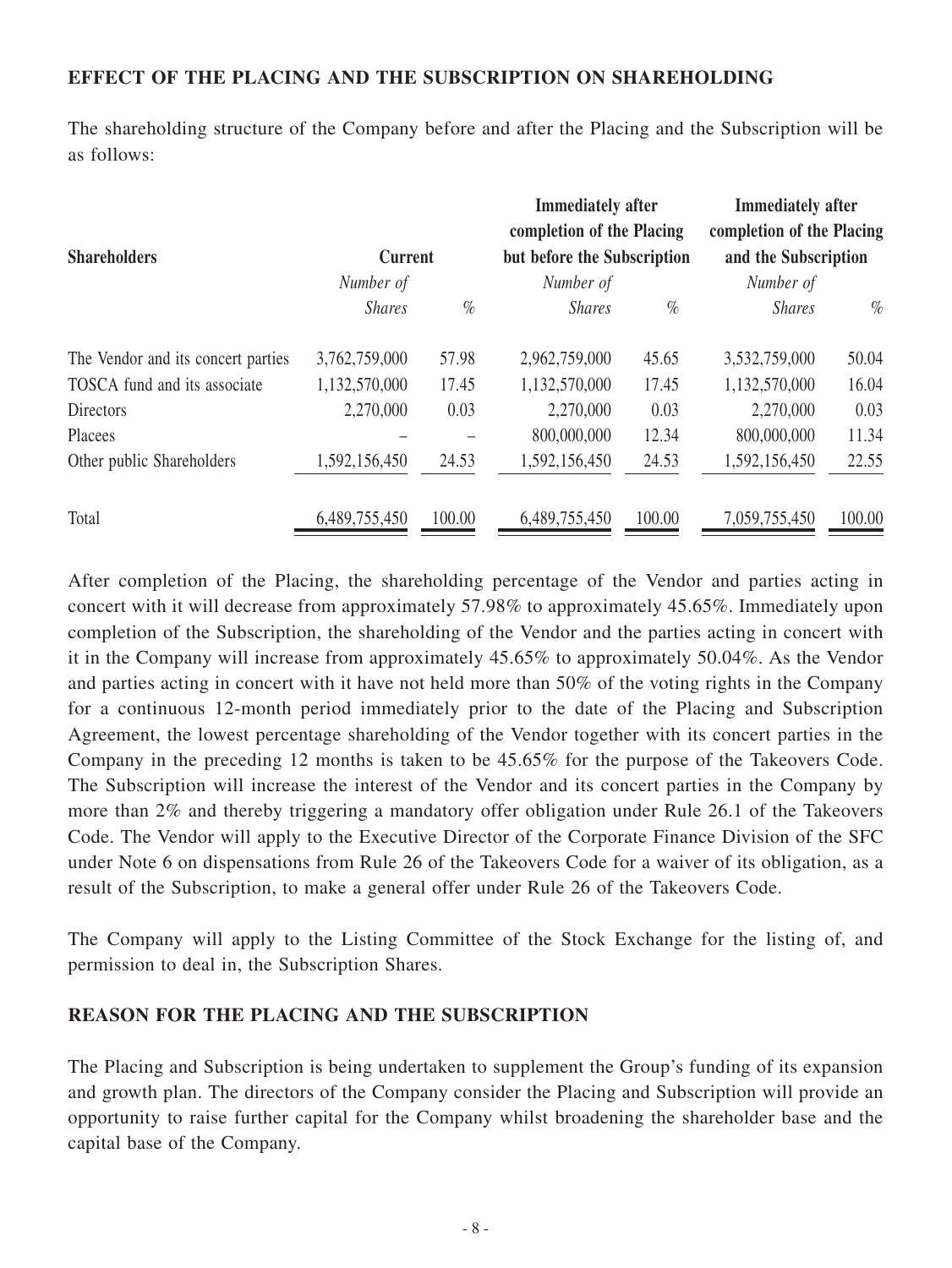# **USE OF PROCEEDS OF THE SUBSCRIPTION**

The Company intends to use the estimated net proceeds of the Subscription of approximately HK\$750 million for existing and future acquisitions and as general working capital of the Group.

# **CAPITAL-RAISING ACTIVITIES DURING PAST 12 MONTHS**

The Company has not carried out any capital raising activities during the 12 months immediately preceding the date of this announcement.

# **RESTORATION OF PUBLIC FLOAT**

Following completion of the Placing and the Subscription, the issued share capital of the Company will be held as to 2,392,156,450 Shares by the public, representing approximately 33.89% of the issued share capital of the Company as enlarged by the Subscription. The public float of the Company will be restored and the Company will meet the minimum prescribed percentage of shares being held by public shareholders in accordance with Rule 8.08 of the Listing Rules.

### **GENERAL**

The Group is principally engaged in the research and development, manufacture and trading of automobiles, automobile parts and related automobile components, and investment holding.

# **DEFINITIONS**

| "acting in concert" | has the meaning defined in the Takeovers Code                                                                                                                      |
|---------------------|--------------------------------------------------------------------------------------------------------------------------------------------------------------------|
| "associate"         | has the meaning ascribed to it in the Listing Rules                                                                                                                |
| "Board"             | the board of Directors                                                                                                                                             |
| "Company"           | Geely Automobile Holdings Limited, a company incorporated in the<br>Cayman Islands with limited liability, the shares of which are listed<br>on the Stock Exchange |
| "Directors"         | the directors of the Company                                                                                                                                       |
| "Group"             | the Company and its subsidiaries                                                                                                                                   |
| "Hong Kong"         | the Hong Kong Special Administrative Region of the PRC                                                                                                             |
| "HK\$"              | Hong Kong dollar, the lawful currency of Hong Kong                                                                                                                 |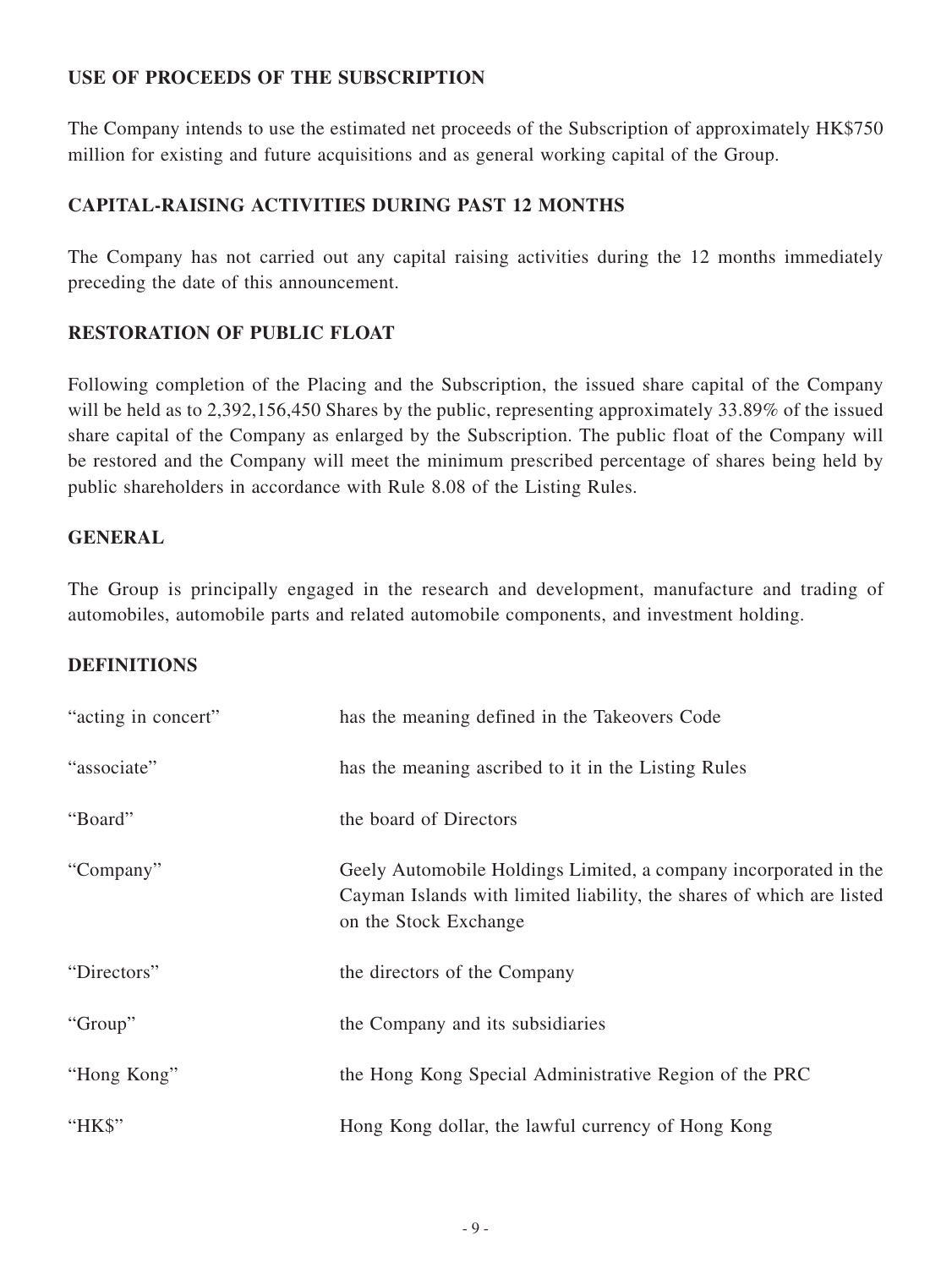| "Listing Rules"                          | the Rules Governing the Listing of Securities on the Stock<br>Exchange                                                                                                                                                                                                                                                                                                             |  |  |  |  |
|------------------------------------------|------------------------------------------------------------------------------------------------------------------------------------------------------------------------------------------------------------------------------------------------------------------------------------------------------------------------------------------------------------------------------------|--|--|--|--|
| "Placing"                                | the placement of 800,000,000 existing Shares to independent investors<br>at the Placing Price                                                                                                                                                                                                                                                                                      |  |  |  |  |
| "Placing Agents"                         | In alphabetical order, J.P. Morgan Securities (Asia Pacific) Limited<br>and Macquarie Capital Securities Limited. Each of the Placing Agents<br>is independent of and not connected with the Company or any of its<br>connected persons. Each of the Placing Agents is not acting in concert<br>with each other or with the Vendor or parties acting in concert with<br>the Vendor |  |  |  |  |
| "Placing and Subscription"<br>Agreement" | the placing and subscription agreement dated 20 May 2009<br>between the Company, the Vendor and the Placing Agents in respect<br>of the Placing and the Subscription                                                                                                                                                                                                               |  |  |  |  |
| "Placing Price"                          | the placing price of HK\$1.35 per Share                                                                                                                                                                                                                                                                                                                                            |  |  |  |  |
| "Placing Shares"                         | 800,000,000 existing Shares                                                                                                                                                                                                                                                                                                                                                        |  |  |  |  |
| "PRC"                                    | the People's Republic of China                                                                                                                                                                                                                                                                                                                                                     |  |  |  |  |
| "SFC"                                    | The Securities and Futures Commission of Hong Kong                                                                                                                                                                                                                                                                                                                                 |  |  |  |  |
| "Shares"                                 | ordinary shares of HK\$0.02 each in the share capital of the<br>Company                                                                                                                                                                                                                                                                                                            |  |  |  |  |
| "Stock Exchange"                         | The Stock Exchange of Hong Kong Limited                                                                                                                                                                                                                                                                                                                                            |  |  |  |  |
| "Subscription"                           | the subscription of the Subscription Shares by the Vendor                                                                                                                                                                                                                                                                                                                          |  |  |  |  |
| "Subscription Price"                     | the subscription price of HK\$1.35 per Share                                                                                                                                                                                                                                                                                                                                       |  |  |  |  |
| "Subscription Shares"                    | 570,000,000 new Shares                                                                                                                                                                                                                                                                                                                                                             |  |  |  |  |
| "Takeovers Code"                         | the Hong Kong Code on Takeovers and Mergers                                                                                                                                                                                                                                                                                                                                        |  |  |  |  |